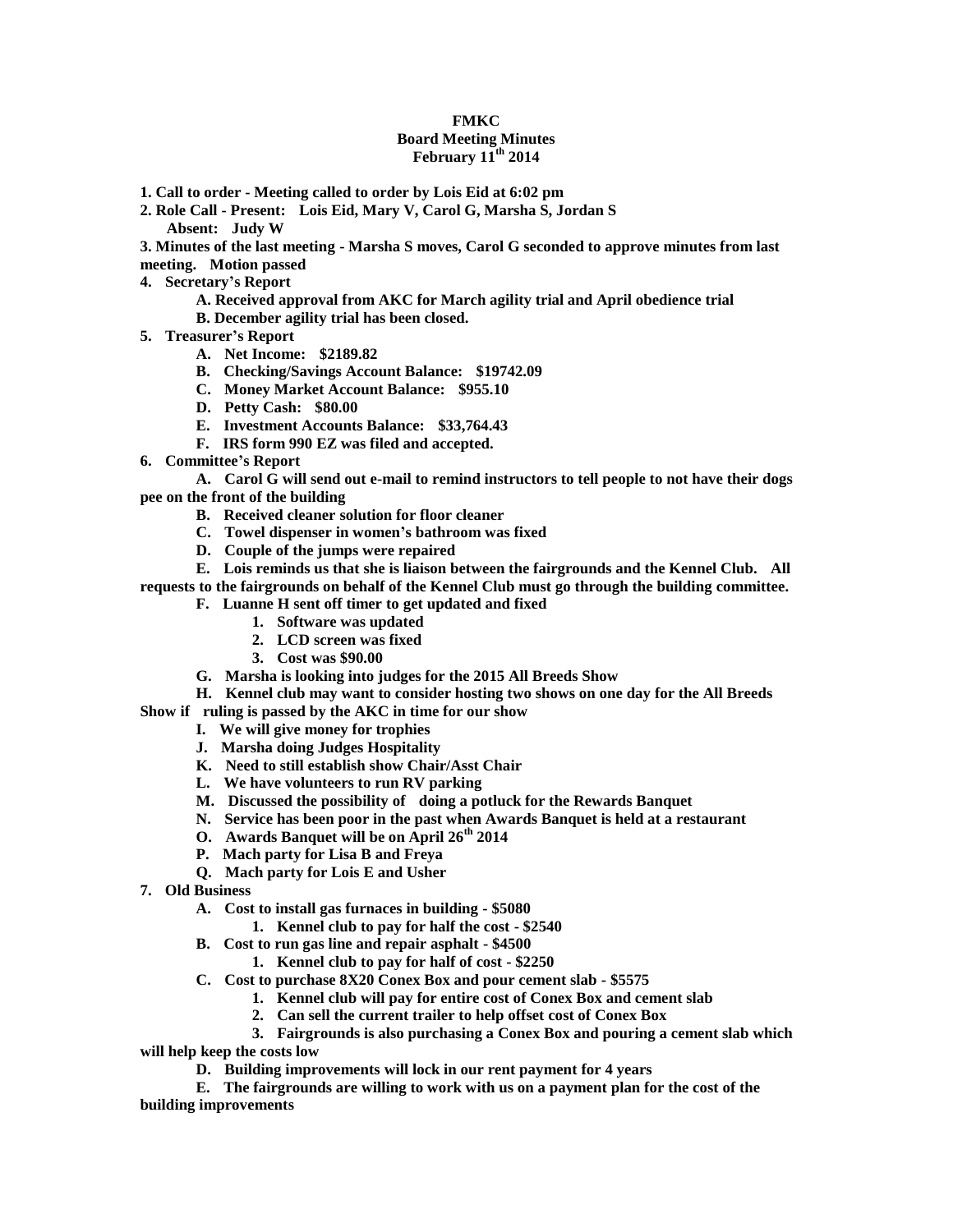**1. Marsha is going to look at the budget and come up with a payment plan that we will present to the fairgrounds.**

- **F. Switching out electric heaters for the gas heaters will help lower the energy costs**
- **G. Carol moved to go ahead with the building improvements**
	- **1. Gas furnace/Asphalt repair**
	- **2. Conex Box and cement slab**
- **H. Mary seconded motion**
- **I. Motion approved**
- **8. New Business**
	- **A . Dates for sessions**
		- **1. Session #2 : March 3rd - April 24th**
		- **2. Session #3: April 28th - June 19th**
		- **3. June 19th at 8pm: move out for fair**
		- **4. Al needs to clean floors between June 20th - June 23rd**
		- **5. Kitchen committee needs to clean kitchen before June 23rd**
		- **6. Kitchen Committee will have access to first storage room**
		- **7 Al will need to clean floors on July 16th**
		- **8. July 17th at 6pm: move back into building**
		- **9.** Session #4: July 21<sup>st</sup> August 21<sup>st</sup>
		- **10. Al needs to clean floors between August 22nd - August 25th**
		- **11. Al needs to clean September 13th**
		- **12. September 14th: move back into building**
		- **13: Session #5: September 15th - November 6th**
		- **14: Session #6: November 10th - December 18th**
	- **B. Marsha S renewed software to continue to accept Pay Pal payments online for our class**

**fees**

- **1. Cost to renew was \$200 for the year**
- **2. Pay Pal takes 3% of all transactions**
- **9. Adjournment - Marsha Moved and Mary V seconded at 6:59pm**

## **General Meeting Additions**

- **1. Call to order - 7:08pm**
- **2. Roll call - Marsha S, Marah S, Michael S, Carol G, LouAnn H, Darcy L, Steve L, Kris A, Marcia**
- **H, Al V, Lois M, Lois E, Jordan S, Mary V**
- **3. Approve last months minutes**
	- **A. Marsha moved and Mary seconded**
- **4. Secretary Report**
- **5. Committee Report**
	- **A. All Breed Show**
		- **1. Steve L - Volunteered for show chair**
	- **B. Obedience Trial**
		- **1. Marsha H in contact with judges**
		- **2. Need stewarts for trial**
		- **3. Asking for volunteers that do not participate in the trial**
- **6. New Business**
	- **A. Barn Hunt**
		- **1. Kris A brought the idea of bringing barn hunt to Kennel Club.**
		- **2. AKC would allow the Kennel Club to sponsor Barn Hunt Trial**
		- **3. Title are recognized by AKC**
		- **4. Barn Hunt trial can be held on the same day as other Kennel Club trials**
		- **5. Kris A proposed that the Kennel Club would consider hosting a Barn Hunt trial**

**in the future**

- **6. Kennel Club will revisit the idea when more information is brought forward**
- **7. Membership**
	- **A. First Reading**